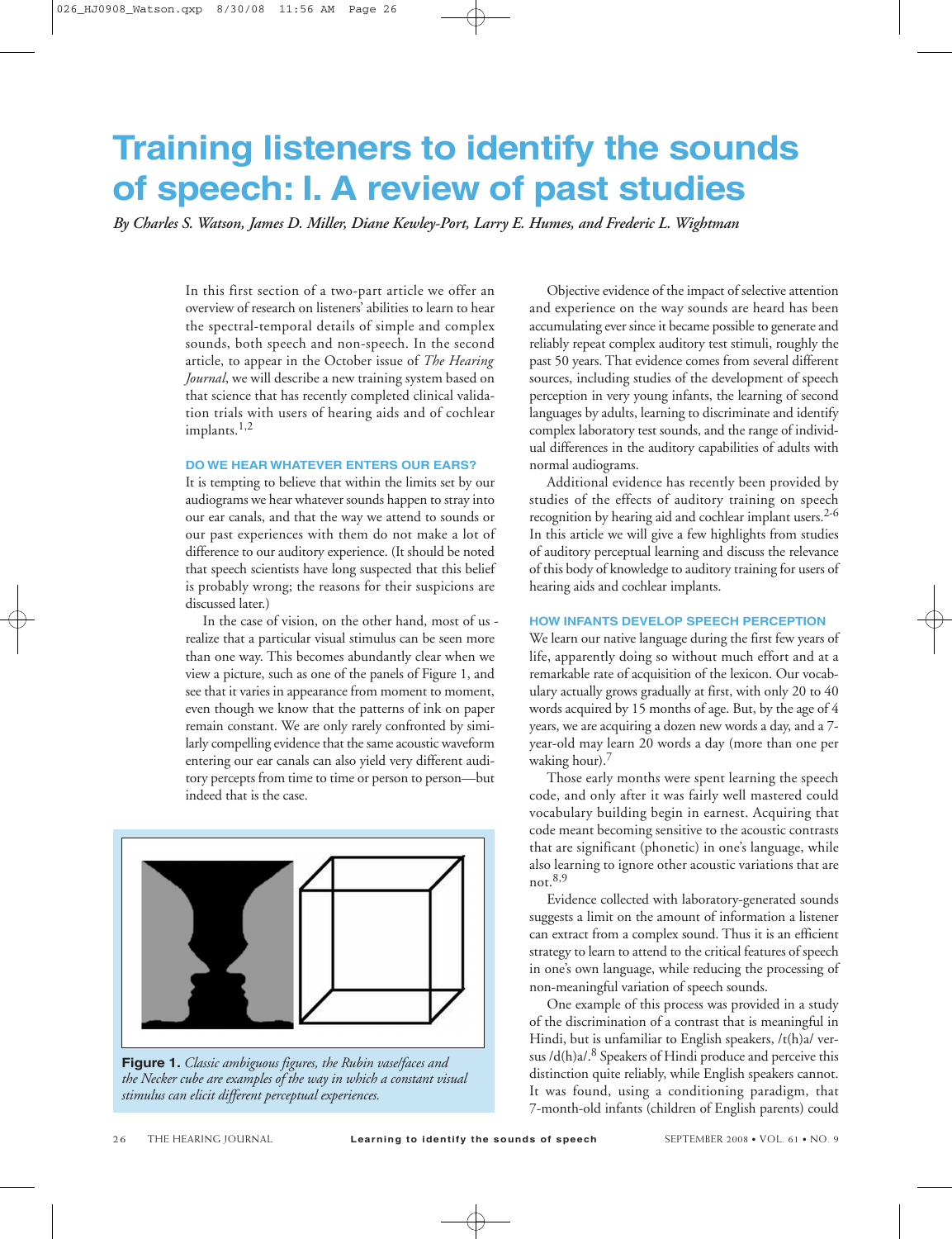make this discrimination as well as adult Hindis, while adult English speakers failed miserably at it. But it was reassuring to also learn that adult English speakers could be trained to make the discrimination almost as well as adult Hindis. Adults can learn to recognize speech sounds on the basis of cues to which they previously appeared to be insensitive.

### **SECOND-LANGUAGE LEARNING**

There has been a rapid growth of studies of second-language learning, to some degree motivated by the enormous number of non-native speakers of English seeking proficiency in that language. Many foreign students come to the U.S. with excellent literacy skills but poor pronunciation, and they experience great difficulty in understanding speech at normal conversational rates. It has become clear that the development of pronunciation and perception are intimately connected in these students.

Among the more familiar contrasts that are difficult for non-native speakers of English is /r/ versus /l/, as in "rake" versus "lake," for students from China, Japan, and Korea. Training studies have shown that recognition of this contrast can be learned, but that the training regimen must meet certain criteria. The corpus of training material, most importantly, must include tokens of each of the sounds recorded by multiple speakers, since otherwise the learning can be specific to a single speaker.<sup>9</sup> In addition, it was found that the positive effects of learning to recognize a specific contrast survived at least several months after the end of the training period.<sup>10</sup>

## **LEARNING TO IDENTIFY COMPLEX (NON-SPEECH) SOUNDS**

Three recent lines of research on persons with normal hearing are relevant to the possibility that auditory perceptual training might be an effective means of improving speech perception by hearing-impaired listeners. These are: (1) the time course of auditory perceptual learning; (2) the extent of auditory learning, in terms of the magnitude of the changes in spectral or temporal discrimination abilities that can result from auditory training; and (3) the

results of large-scale studies of individual differences in auditory abilities.

## *Auditory perceptual learning*

Reviews of the literature on the learning of non-speech auditory tasks have revealed a remarkable range of times required to achieve the best possible performance for human listeners (i.e., to approach asymptotic discrimination or identification thresholds).11,12 Figure 2 shows data from a study of the time required to approach asymptotic thresholds in a temporal discrimination task.<sup>13</sup>The listeners heard a sequence of 10 50-ms tones with frequencies from 300 to 3000 Hz, roughly the duration of many polysyllabic words. The sequence was repeated three times and the listener's task was to choose the sequence in which one of the 10 tones was made longer than 50 msec.

The lines labeled A, B, C, and D in Figure 2 represent four different 10-tone patterns. The figure is divided into three sections representing different levels of stimulus uncertainty used in the training. In the condition labeled "high uncertainty," the tone pattern was varied from trial to trial, sampling from a catalog of 50 such patterns. Under "medium uncertainty" only four patterns were used, with a random selection of pattern A, B, C, or D presented on each trial. Under "minimal uncertainty" the same pattern was used on every trial. About 700-800 trials were run each day and the listeners participated for about 100 consecutive training sessions. By the end of training they were able to detect increments of 8-10 ms in one 50-ms component of a 500-ms tonal pattern. This is a level of temporal acuity that had been documented only for such over-learned sounds as the change in voice-onset time that distinguishes /pa/ from /ba/.

The duration of auditory training required to approach asymptotic threshold performance depends on two variables: the nature of the task and the complexity of the stimuli. As shown in Table 1, the fastest task to learn is simple detection of a sound, while discrimination of one sound from another takes somewhat longer, and the most timedemanding task is stimulus identification. Each of these tasks is accomplished most quickly with simple stimuli (e.g., pure tones), but far more slowly with complex



**Figure 2.** *Time course of auditory perceptual learning for the detection of an increment in the duration of one 50-ms component of a 500-ms tonal pattern.13 A-D represent four different patterns. The 75,000 trials required about 100 hours of training. (Figure adapted from ref. 9)*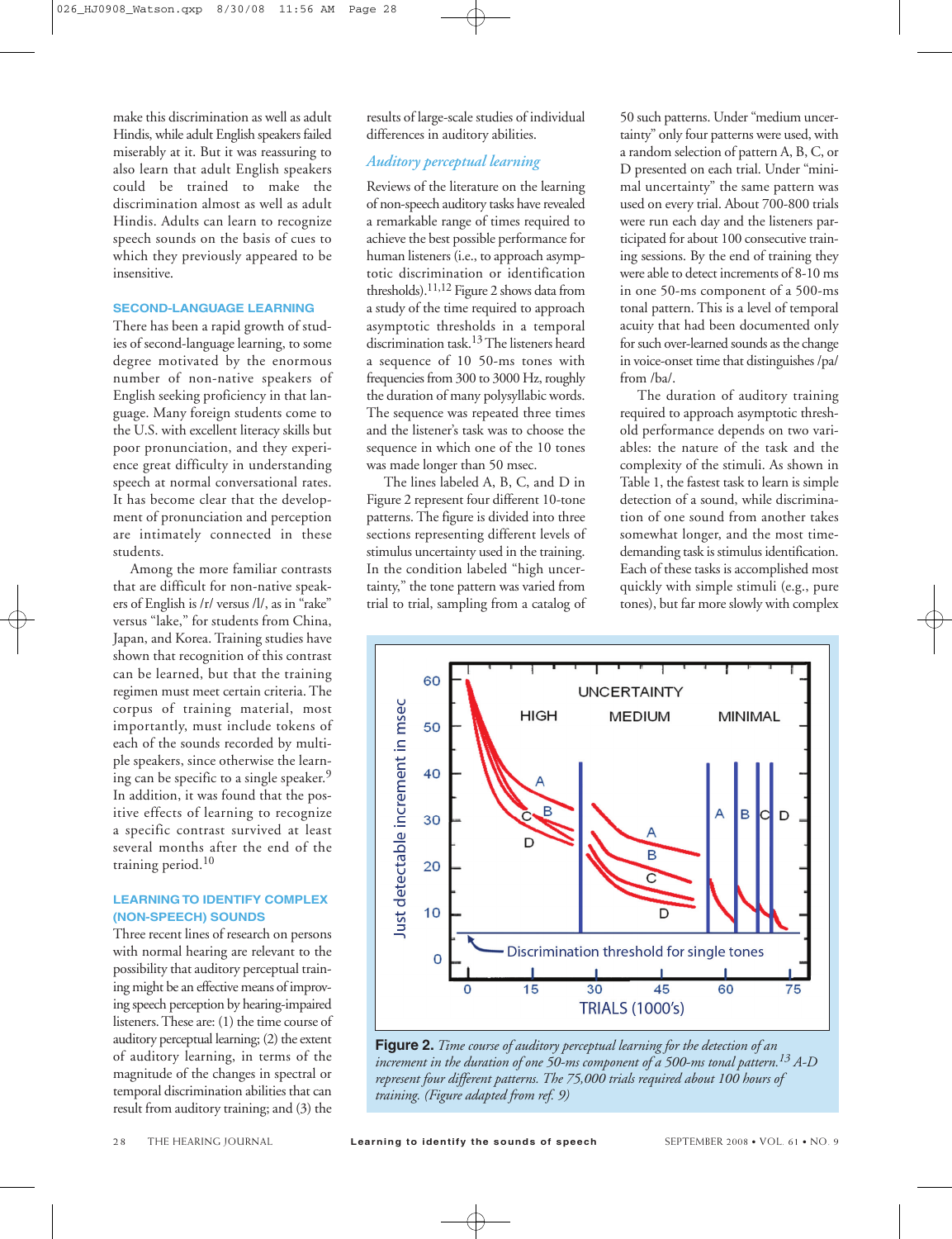**Table 1.** *The approximate duration of training required to approach asymptotic performance in auditory detection, discrimination, and identification tasks. (An extension of earlier reviews.11,12)*

| <b>Stimuli</b>                        | <b>Task</b>                                                          |                                         |                                                               |
|---------------------------------------|----------------------------------------------------------------------|-----------------------------------------|---------------------------------------------------------------|
|                                       | <b>Detection</b>                                                     | <b>Discrimination</b>                   | <b>Identification</b>                                         |
| Single tones, other<br>simple stimuli | 1.6 h <sup>15</sup><br>$<$ 1.0 h <sup>16</sup><br>$< 1.0$ wk $^{17}$ | 4 $h^{18}$<br>$4 h^{19}$<br>$2 - 7 h20$ | 24-28 wks <sup>21</sup><br>$20 h^{22}$<br>4 wks <sup>23</sup> |
| Complex sounds,<br>tonal sequences    | $<$ 14 h <sup>24</sup><br>$<$ 30 h <sup>24</sup>                     | $>$ 20 h <sup>25</sup><br>$>40 h^{13}$  | $>40$ wks <sup>14</sup><br>$>60 h^{26}$                       |

stimuli (e.g., word-length tonal patterns or Morse code).

The fastest training, that for detection of simple stimuli, can be completed in 30 minutes to 2 hours. The slowest, that for identification of complex sounds, can require from 20-30 hours to many months. In a famous auditory training study, published in 1899, the authors kept track of improvements in the recognition of Morse code as trainees in telegraphy progressed from recognizing only 5-10 five-letter sets per minute to 60-70 sets per minute over the course of 6 months of training, 40 hours per week.<sup>14</sup> The telegraph operators' improvement over this period of time was nearly linear and showed little sign of having reached an upper limit.

Such observations suggest an enormous capacity for perceptual learning that has seldom been tapped in auditory research, where 30-40 total hours of training is exceptional. The telegraphy data, some data from the learning of wordlength tonal patterns, and the time ESL learners require to learn to recognize the sounds of a new language all point to gradual improvement in auditory identifications skills over at least 200-300 hours of practice. Fortunately, for those attempting to improve speech-recognition skills, although structured training with immediate corrective feedback after incorrect responses may be the most efficient form of training, informal everyday experience may be beneficially combined with formal training to achieve the desired goals.

# *Magnitude of changes accomplished by auditory training*

The data in Figure 2 showed a reduction of the threshold for increments in the duration of a single 50-ms component of a word-length tonal pattern, from 60 ms down to less than 10 ms. There are many such instances of major changes in auditory acuity for specific sounds. A particularly compelling example was one in which listeners were trained to distinguish the presence or absence of a single component of one of the word-length tonal patterns that had been used in the study of temporal discrimination training described above.13,24 During the first week or so of training the 50-ms component to be detected could not be heard if it was a few dB below the 75 dB at which the other nine components were presented. After 10-15 hours of training the listeners could detect the presence of any one of the components, even when they were reduced by as much as 40-45 dB below the level of the other components.

This achievement of learned auditory attentional focus was only remarkable in that it was made to occur in the research lab. Babies and some, but not all, secondlanguage learners and hearing aid users, appear to be able to accomplish similar auditory learning through everyday experience.

# *Individual differences in auditory skills and the FSR ability*

A somewhat surprising result, first reported in the early 1940s, is that listeners with unusually acute spectral or temporal resolving power are no better at speech recognition under difficult listening conditions (e.g., a conversational babble background) than those whose acuity is average or even below average.<sup>27</sup> This finding has now been replicated numerous times, including in a recent study in which a large number of auditory discrimination tests, several speech-recognition

tests (nonsense syllables, words and sentences), and a test of the ability to recognize familiar environmental sounds were administered to 338 college students with normal audiograms.28

Performance on the battery of 19 tasks was analyzed (with a principal components analysis and structural equation modeling) to determine how many discrete auditory abilities were required to account for the individual differences among the listeners. The answer was similar to that obtained in previous studies. The listeners appeared to differ in four basic abilities, three of which reflected the spectral and temporal acuity of the auditory system, while the fourth was the ability to recognize familiar sounds, both speech and non-speech.

As in earlier reports, the Familiar Sound Recognition (FSR) ability was statistically independent of (i.e., uncorrelated with) the measures of acuity. One might suspect that this was because listeners with normal hearing do not differ much in their abilities to recognize speech, but this was not the case. The range of SNR thresholds (for 50% correct word recognition in sentences) from the best 10% of the listeners to the worst 10% was about 7-8 dB, which is rather large considering that speech recognition for sentences can shift from near chance to near perfect with a change in SNR as little as 3-4 dB.

What does this have to do with the issue of speech-recognition training for users of hearing aids or cochlear implants? A great deal, because the differences among listeners in spectral-temporal acuity are more likely to reflect limitations imposed by early processing in the auditory system, while the FSR ability appears to involve higher levels of processing. A listener with excellent FSR skills is able to use a limited number of audible fragments of a complex sound to infer the portions not heard and thus successfully identify that sound. Such a person is also more likely to be attending to speech through a set of "cognitive-perceptual filters" that are correctly tuned for the sounds of the language to which she or he is listening. These more central cognitive skills are the ones that show continuous improvement over lengthy auditory training, while measures of acuity using simple stimuli do not.